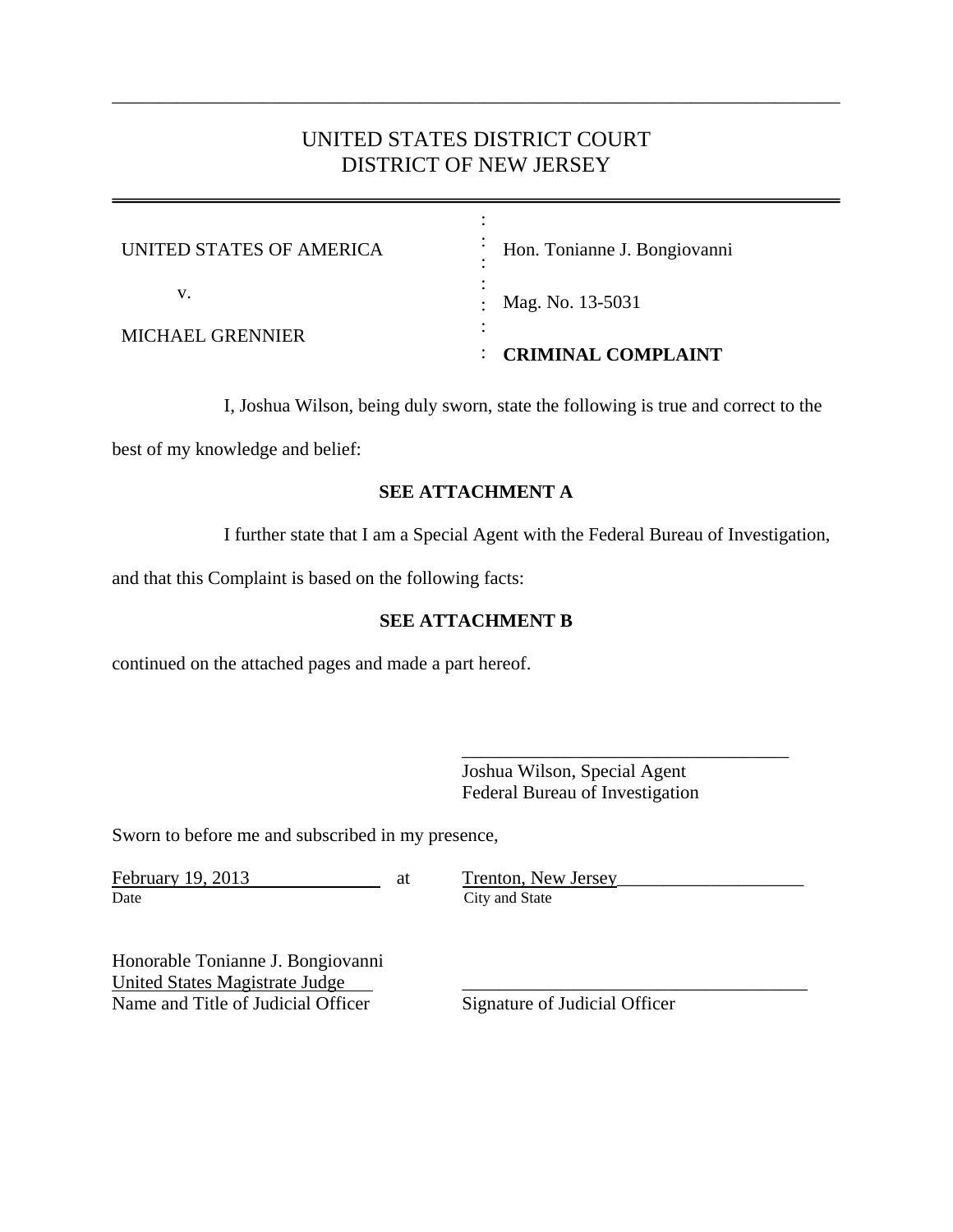### **ATTACHMENT A**

#### **Sexual Exploitation of Children**

 On or about February 14, 2013, in Middlesex County, in the District of New Jersey, and elsewhere, defendant

### MICHAEL GRENNIER

did knowingly employ, use, persuade, induce, entice, and coerce "JANE DOE," a minor female, to engage in sexually explicit conduct for the purpose of transmitting any live visual depiction of such conduct, and the visual depiction was transmitted using any means and facility of interstate and foreign commerce and in and affecting interstate and foreign commerce.

In violation of Title 18, United States Code, Section 2251(a).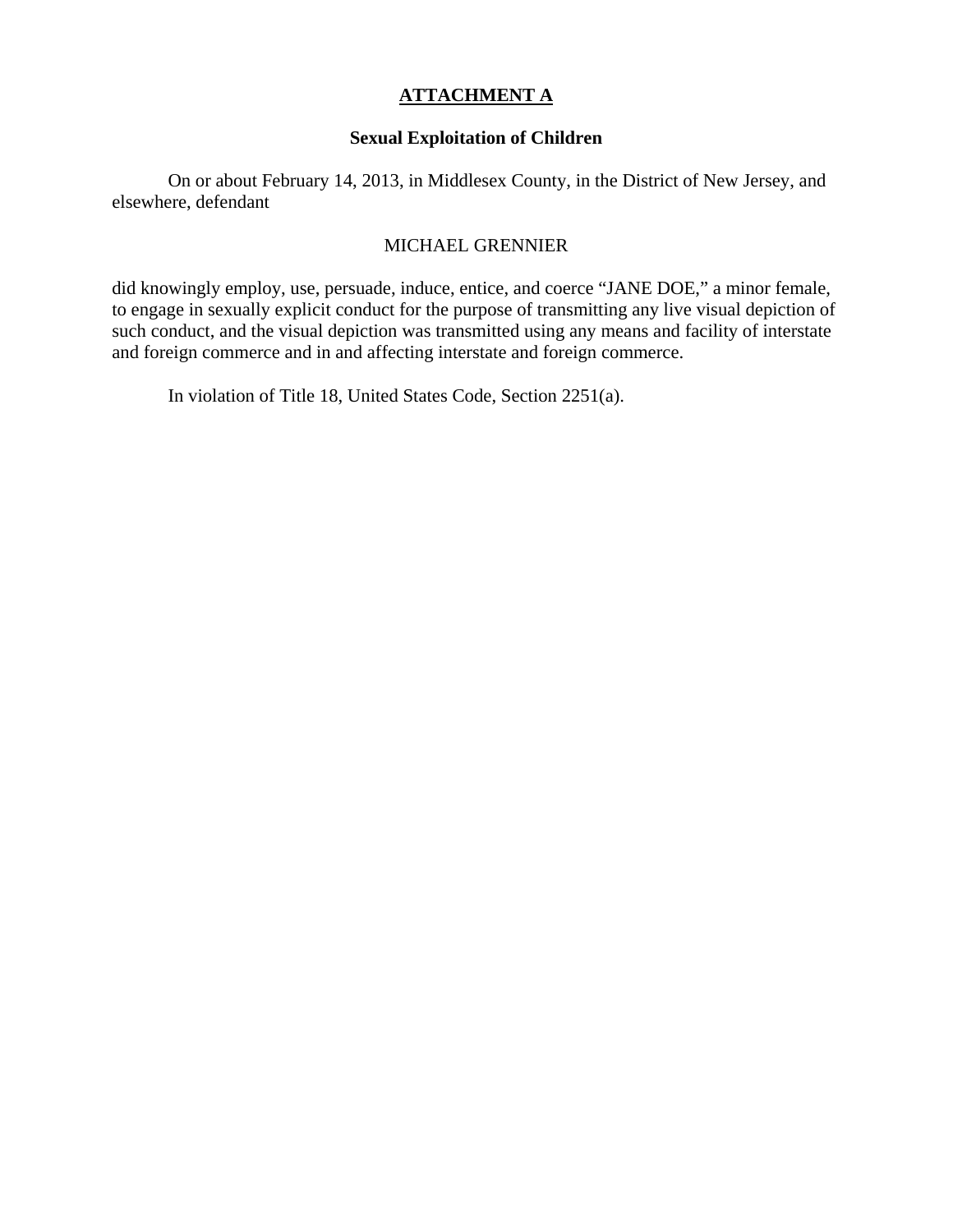# **ATACHMENT B**

 I, Joshua Wilson, am a Special Agent with the Federal Bureau of Investigation ("FBI"). I have knowledge of the facts set forth below as a result of my participation in this investigation as well as from my review of reports from, and discussions with, other law enforcement personnel. Where statements of others are related herein, they are related in substance and part. Because this complaint is being submitted for a limited purpose, I have not set forth each and every fact that I know concerning this investigation. Where I assert that an event took place on a particular date, I am asserting that it took place on or about the date alleged.

1. On or about February 15, 2013, the FBI executed a consent search at the Middlesex County, New Jersey home of "JANE DOE," a minor female. In an interview with FBI personnel on that date, JANE DOE stated the following:

a. For several years MICHAEL GRENNIER has paid JANE DOE for photographs and videos of JANE DOE naked and partially clothed. On some occasions, GRENNIER photographed and videotaped JANE DOE. On other occasions, JANE DOE photographed herself and sent those photographs to GRENNIER via the internet. GRENNIER has also paid JANE DOE to perform sexually explicit acts, which GRENNIER videotaped. GRENNIER has also paid JANE DOE to perform sexual acts with him.

b. In or about 2012, GRENNIER paid JANE DOE \$350 to masturbate GRENNIER while JANE DOE was naked. JANE DOE believes that GRENNIER photographed JANE DOE while she was performing this act.

c. In or about 2012, GRENNIER paid JANE DOE and "MARY ROE," a minor female, to perform sexual acts with each other and with GRENNIER at a hotel in New Jersey. GRENNIER set up cameras in the hotel room and videotaped the encounter. GRENNIER paid JANE DOE and MARY ROE \$500 each in exchange for performing these acts.

d. On another occasion, in or about 2012, GRENNIER paid JANE DOE and MARY ROE to perform sexual acts with each other and with GRENNIER at a hotel in New Jersey. GRENNIER set up cameras in the hotel room and videotaped the encounter. GRENNIER provided things of value to JANE DOE and MARY ROE in exchange for performing these acts.

e. In addition to providing pictures to GRENNIER, GRENNIER paid JANE DOE to masturbate in front of her computer while GRENNIER watched via webcam from another computer. GRENNIER recorded these sessions. The last time JANE DOE and GRENNIER did this was at approximately 10:30 p.m. on February 14, 2013. GRENNIER was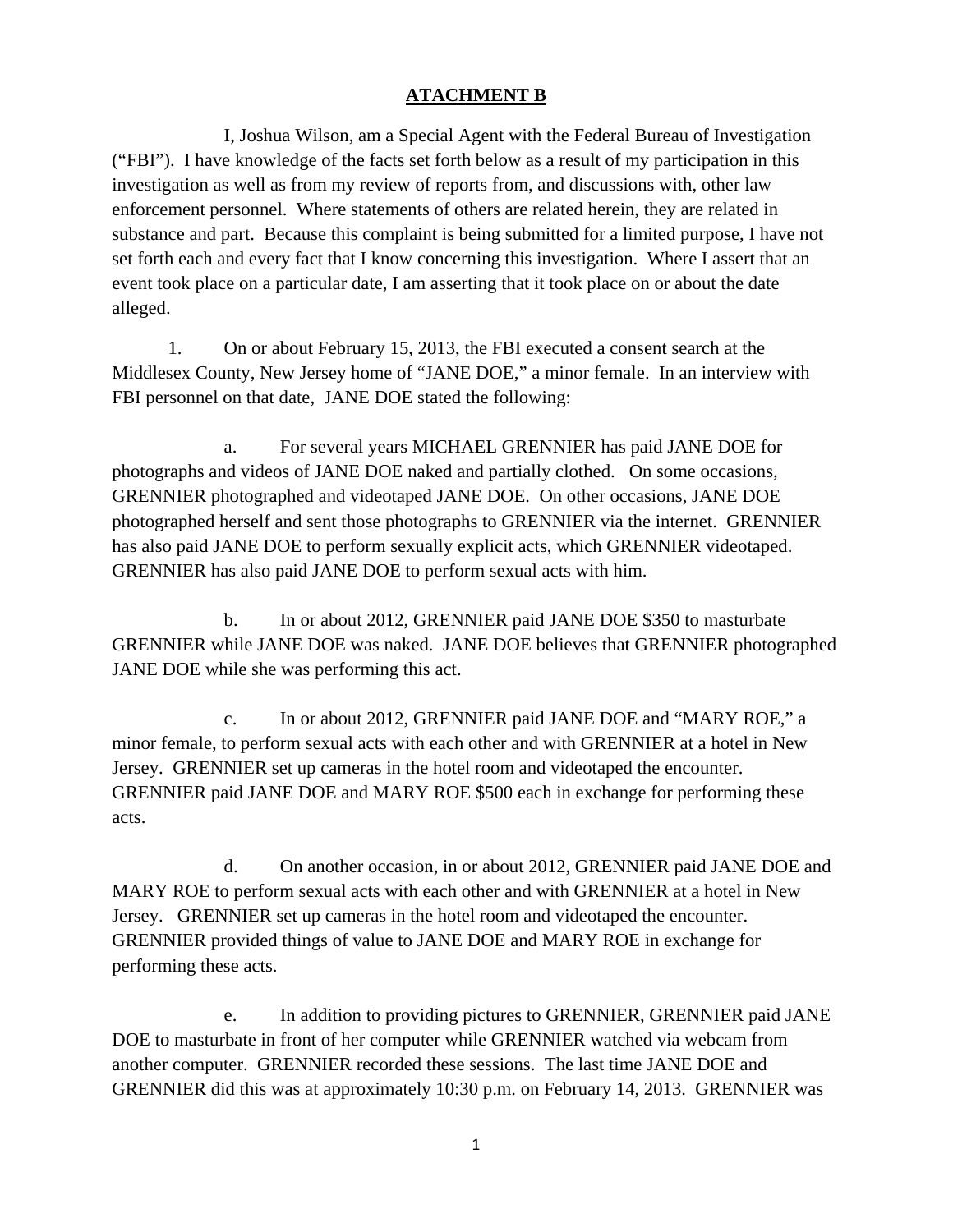going to pay JANE DOE for performing this act by purchasing approximately \$175 worth of merchandise from a particular clothing store (the "Clothing Store").

2. On or about February 15, 2013, the FBI executed a consent search of a computer in JANE DOE's home. That search revealed several photographs of what appears to be a naked minor female in various poses, including close-up photographs of her vaginal area. Some of the photographs were taken from the neck down.

3. On or about February 15, 2013, the FBI executed a consent search of JANE DOE's cellular telephone. That search revealed the following series of text messages between JANE DOE's cellular telephone and the cellular telephone belonging to MICHAEL GRENNIER between approximately 10:15 p.m. and approximately 10:53 p.m. on or about February 14, 2013:

| [GRENNIER'S PHONE]: | i cant see its blocking                                                                                    |
|---------------------|------------------------------------------------------------------------------------------------------------|
| [GRENNIER'S PHONE]: | <i>i</i> cant see                                                                                          |
| [GRENNIER'S PHONE]: | the camera is blocked                                                                                      |
| [GRENNIER'S PHONE]: | no good at all – cant see                                                                                  |
| [GRENNIER'S PHONE]: | No good at all                                                                                             |
| [GRENNIER'S PHONE]: | no good at all                                                                                             |
| [GRENNIER'S PHONE]: | can I restart                                                                                              |
| [GRENNIER'S PHONE]: | and your not watching ----- if you cant see me<br>waving you off                                           |
| [JANE DOE'S PHONE]: | I didnt realize my brightness was down i can see but<br>it was blurry do i have to put my clothes on again |
| [GRENNIER'S PHONE]: | no there was s cloth or something blocking the<br>bottom of the camera                                     |
| [GRENNIER'S PHONE]: | no                                                                                                         |
| [GRENNIER'S PHONE]: | just watch and masterbate like you were                                                                    |